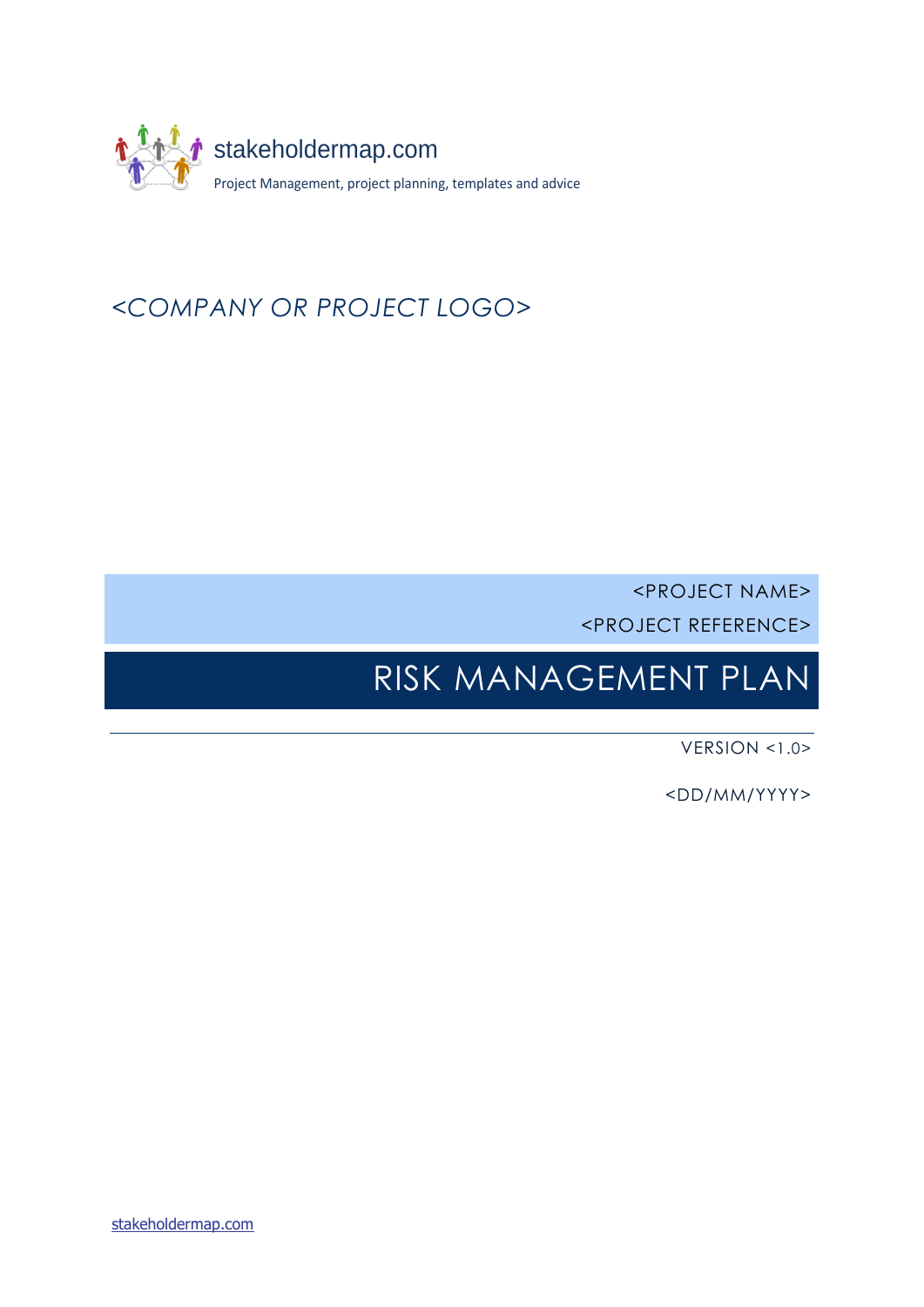# <span id="page-1-0"></span>DOCUMENT CONTROL

#### <span id="page-1-1"></span>DOCUMENT INFORMATION

|                        | <b>Information</b>             |
|------------------------|--------------------------------|
| Document Id            | [Document Management System #] |
| Document Owner         | [Owner Name]                   |
| <b>Issue Date</b>      | [Date]                         |
| <b>Last Saved Date</b> | [Date]                         |
| File Name              | [Name]                         |

### <span id="page-1-2"></span>DOCUMENT HISTORY

| <b>Version</b> | <b>Issue Date</b> | <b>Changes</b>                      |
|----------------|-------------------|-------------------------------------|
| $[1.0]$        | [Date]            | [Section, Page(s) and Text Revised] |
|                |                   |                                     |
|                |                   |                                     |

### <span id="page-1-3"></span>DOCUMENT APPROVALS

| <b>Role</b>                 | <b>Name</b> | <b>Signature</b> | <b>Date</b> |
|-----------------------------|-------------|------------------|-------------|
| <b>Project Sponsor</b>      |             |                  |             |
| <b>Project Review Group</b> |             |                  |             |
| Project Manager.            |             |                  |             |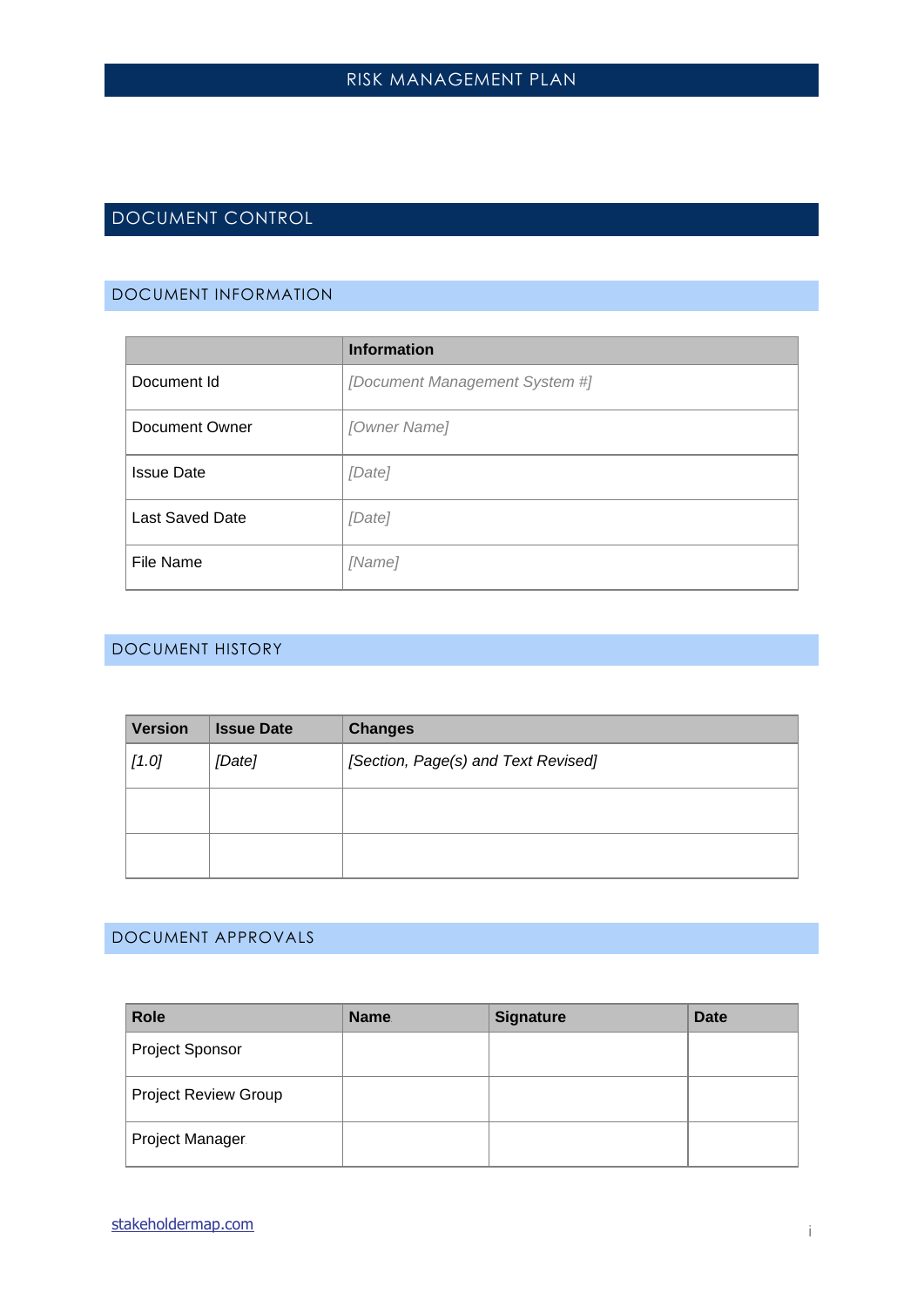| <b>Quality Manager</b>        |  |  |
|-------------------------------|--|--|
| (if applicable)               |  |  |
| <b>Procurement Manager</b>    |  |  |
| (if applicable)               |  |  |
| <b>Communications Manager</b> |  |  |
| (if applicable)               |  |  |
| Project Office Manager        |  |  |
| (if applicable)               |  |  |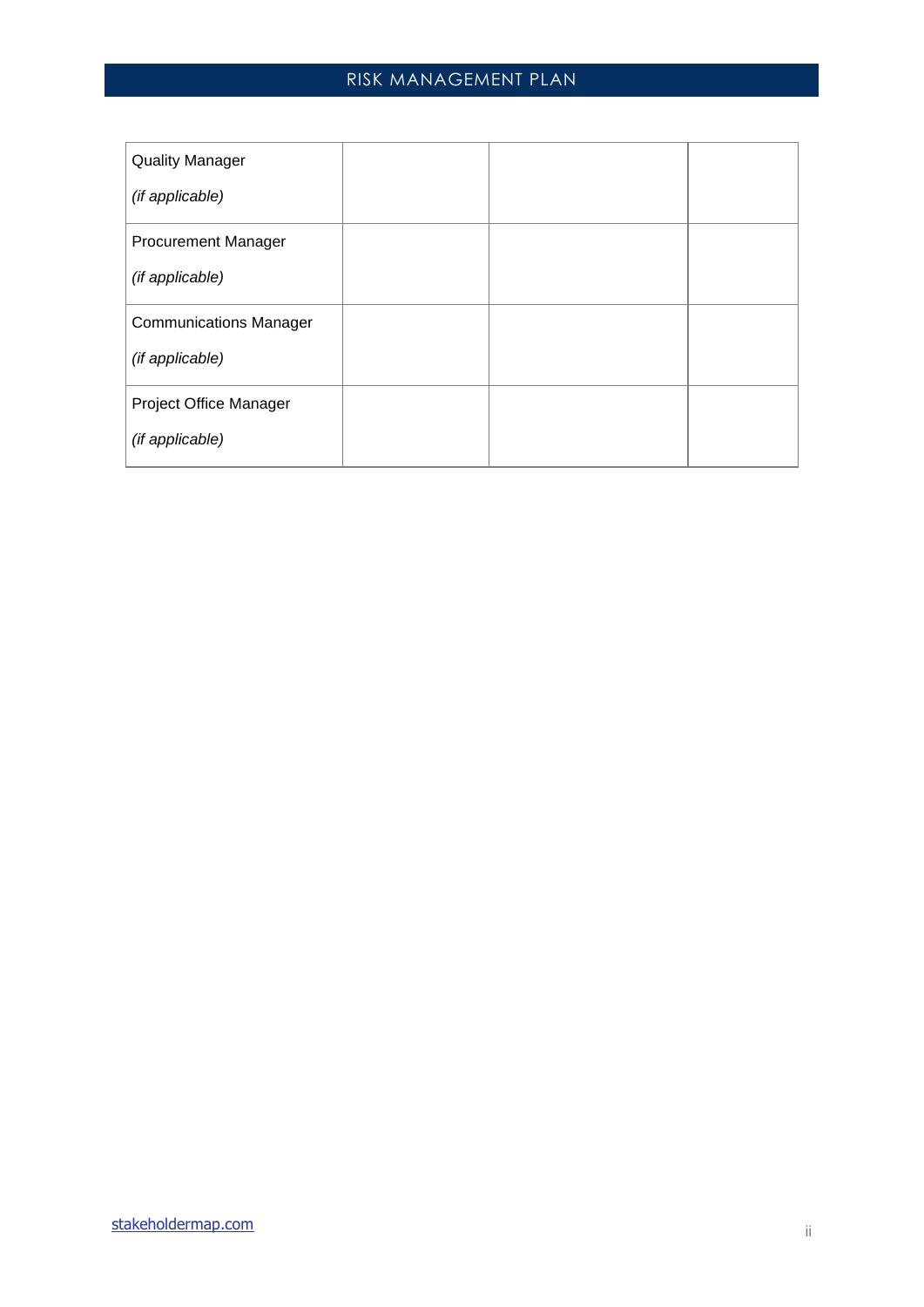# **Table of Contents**

| Version < 1.0 |  |
|---------------|--|
|               |  |
|               |  |
|               |  |
|               |  |
|               |  |
|               |  |
|               |  |
|               |  |
|               |  |
|               |  |
|               |  |
|               |  |
|               |  |
|               |  |
|               |  |
|               |  |
|               |  |
|               |  |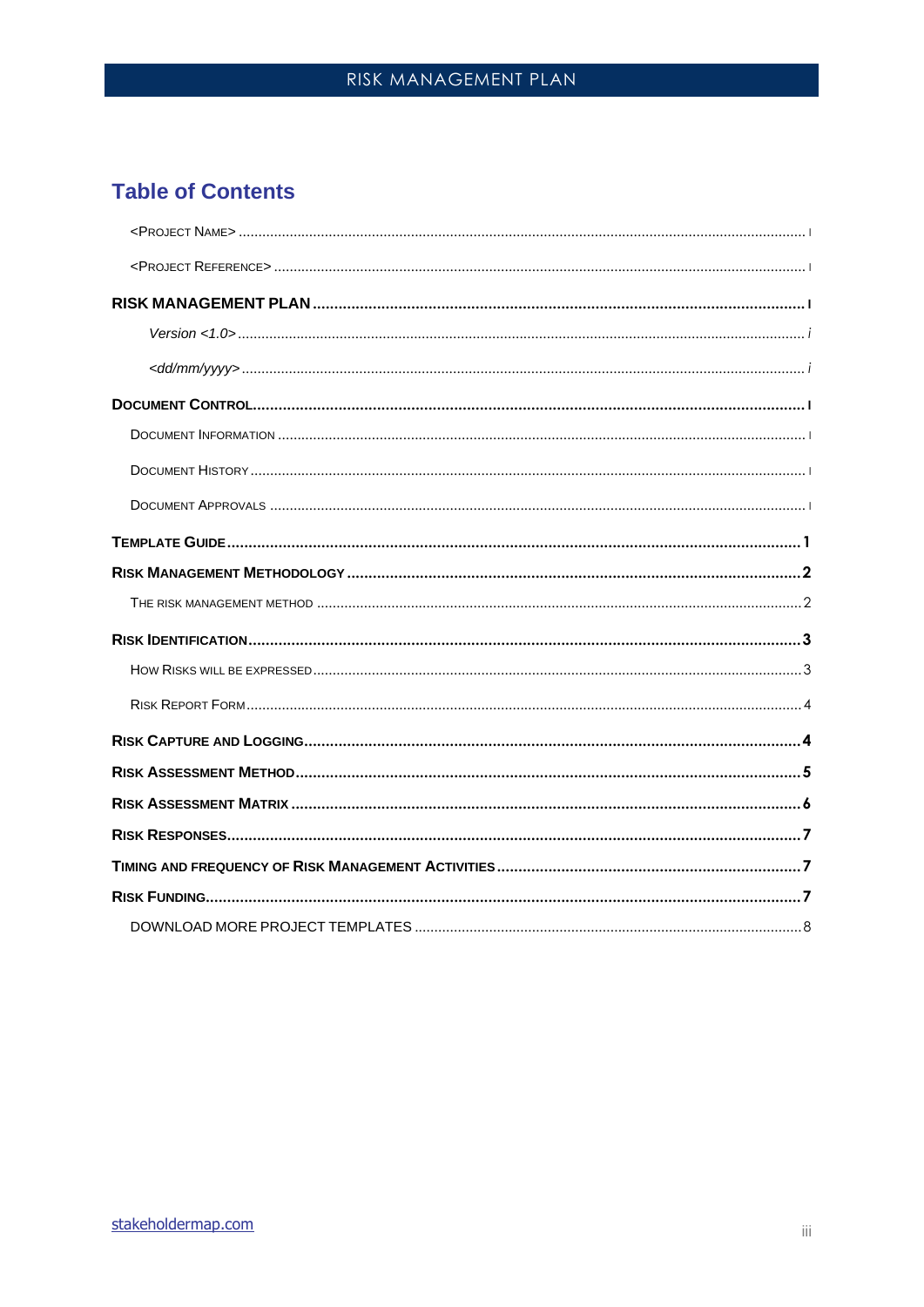# <span id="page-4-0"></span>TEMPLATE GUIDE

#### *How to use this template*

*This is a guide to the common sections included in a Risk Management Plan. Sections may be added, removed or amended to suit your project. Example tables have been added (where relevant) these are just a suggestion; you may decide to format these sections differently.*

*Text in Blue italics is designed to assist you in completing the template. Delete this text before sharing the final document.*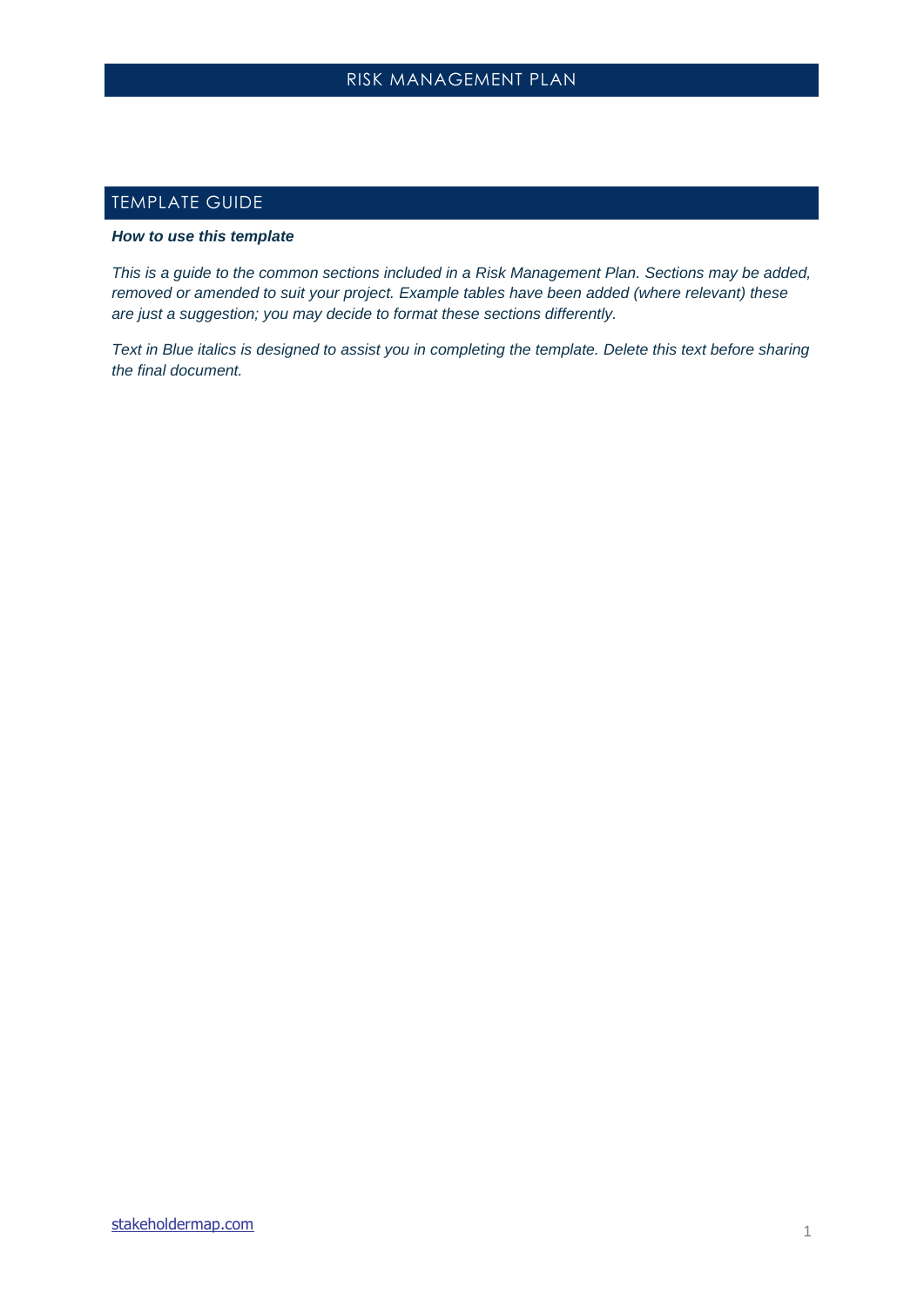### <span id="page-5-0"></span>RISK MANAGEMENT METHODOLOGY

*<Describe the approach, tools and data that you will use to manage [risk](https://www.stakeholdermap.com/project-dictionary/project-dictionary-r.html#risk) on this project.*

# *An example methodology is provided below:>*

### <span id="page-5-1"></span>THE RISK MANAGEMENT METHOD



This project will use Acme's risk management method defined in the Acme Project Management [Methodology.](https://www.stakeholdermap.com/project-dictionary/project-dictionary-p.html#project-management-methodology) It is a simple four step method which is repeated continuously through the [project](https://www.stakeholdermap.com/project-dictionary/project-dictionary-p.html#project-life-cycle)  [lifecycle.](https://www.stakeholdermap.com/project-dictionary/project-dictionary-p.html#project-life-cycle) Once a [risk](https://www.stakeholdermap.com/project-dictionary/project-dictionary-r.html#risk) is identified, it is assessed, responses to manage the [risk](https://www.stakeholdermap.com/project-dictionary/project-dictionary-r.html#risk) are agreed, and progress is monitored:

1. **Identify** – risks are identified on an ongoing basis, through formal [risk identification](https://www.stakeholdermap.com/project-dictionary/project-dictionary-r.html#risk-identificatio)

workshops as well as during day to day activities.

- 2. **Assess** once identified a [risk is assessed](https://www.stakeholdermap.com/project-dictionary/project-dictionary-r.html#risk-assessment) to establish the likelihood of it occurring and the [impact](https://www.stakeholdermap.com/risk/risk-dictionary-E-O.html#impact) it will have if it occurs.
- 3. **Respond** there several possible actions that can be taken to reduce the likelihood of a risk occurring or the [impact](https://www.stakeholdermap.com/risk/risk-dictionary-E-O.html#impact) of the risk, for example [transferring,](https://www.stakeholdermap.com/risk/risk-dictionary-S-T.html#transfer) [avoiding,](https://www.stakeholdermap.com/project-dictionary/project-dictionary-a.html#avoid-risk-response) and [mitigating.](https://www.stakeholdermap.com/project-dictionary/project-dictionary-r.html#risk-mitigation) In this step suitable responses are agreed, and budget approved if needed.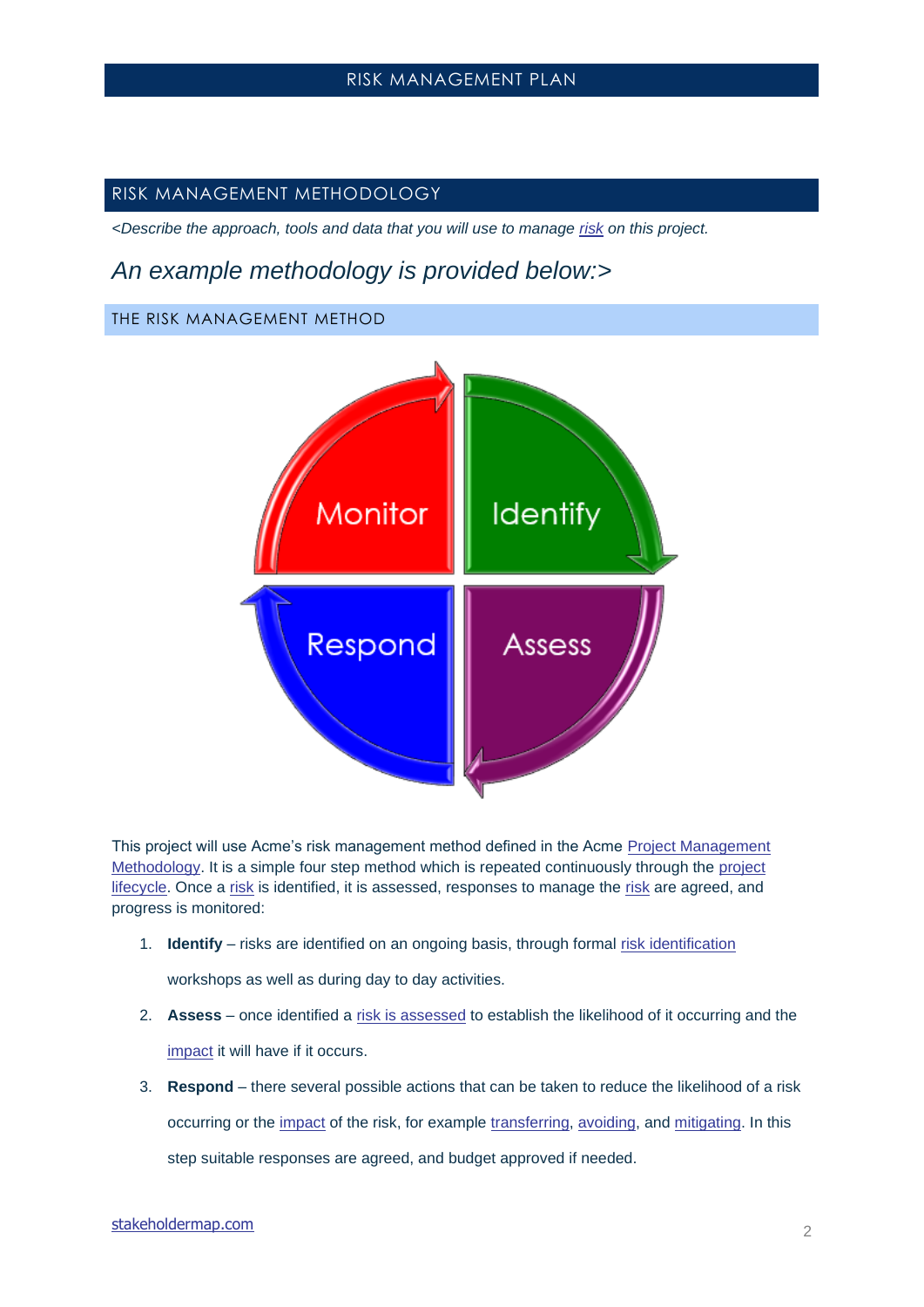4. **Monitor** – progress of the [risk responses](https://www.stakeholdermap.com/risk/risk-responses.html) needs to be monitored and controlled, with

[corrective action](https://www.stakeholdermap.com/project-dictionary/project-dictionary-c.html#corrective-action) taken if needed. Typically, progress is assessed via [project team](https://www.stakeholdermap.com/project-dictionary/project-dictionary-p.html#project-team) meetings.

### <span id="page-6-0"></span>RISK IDENTIFICATION

<*Describe how risks will be identified and captured. Risks can be revealed from many sources and at any time during the project, so [risk identification](https://www.stakeholdermap.com/project-dictionary/project-dictionary-r.html#risk-identificatio) needs to be an ongoing process.*

*An example [Risk Identification](https://www.stakeholdermap.com/project-dictionary/project-dictionary-r.html#risk-identificatio) process is shown below:* <sup>&</sup>gt;

The entire project team are responsible for identifying risks and reporting them to the [Risk Manager.](https://www.stakeholdermap.com/risk/risk-dictionary-R.html#risk-manager) Risks may be identified via risk workshops, but also through many other routes:



### <span id="page-6-1"></span>HOW RISKS WILL BE EXPRESSED

Risks will be expressed using the following simple statement:

IF xxxx assumption proves incorrect THEN xxxxx will happen

This statement ensures that the cause of the risk (the assumption) is clear, as is the [impact.](https://www.stakeholdermap.com/risk/risk-dictionary-E-O.html#impact) For example, if you are assuming shipping will take 10 days, risk of delay could be expressed as: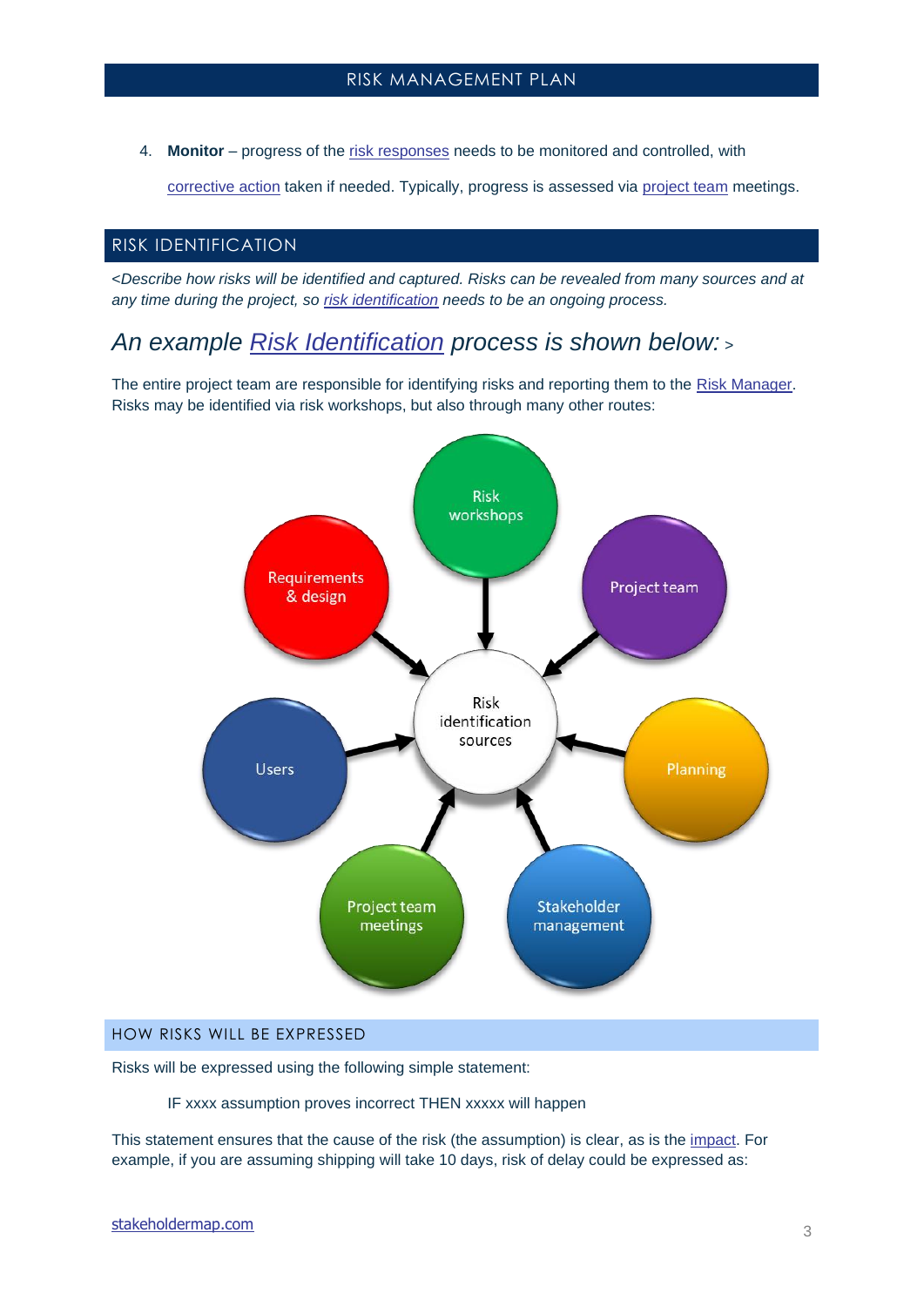# RISK MANAGFMFNT PLAN

IF shipping takes longer than 10 days THEN the project will face a cost of \$500 per day in unused warehouse space.

#### <span id="page-7-0"></span>RISK REPORT FORM

Identified risks can be documented on a risk form and sent to the [Risk Manager](https://www.stakeholdermap.com/risk/risk-dictionary-R.html#risk-manager) for assessment.

Example risk form:

| <b>RISK REPORT FORM</b>                                                                                    |           |                   |  |
|------------------------------------------------------------------------------------------------------------|-----------|-------------------|--|
| <b>Person reporting</b>                                                                                    | Job title | <b>Date</b>       |  |
| <b>Risk description</b>                                                                                    |           |                   |  |
| Is the risk date driven? i.e. if<br>the risk was to occur would<br>be on or related to a date or<br>event? |           |                   |  |
| <b>Deliverables impacted</b>                                                                               |           |                   |  |
| <b>Initial assessment</b>                                                                                  | Impact    | <b>Likelihood</b> |  |
| <b>Suggested risk response</b>                                                                             |           |                   |  |
| (see Risk Responses)                                                                                       |           |                   |  |
|                                                                                                            |           |                   |  |

### <span id="page-7-1"></span>RISK CAPTURE AND LOGGING

<*Describe how risks will be captured and documented. Include the information that will be captured along with details of who will be responsible for keeping the documentation up to date. You can include a link to the documents that will be used and/or include a copy in an appendix.*

# An example is provided below:>

Risks will be captured on a risk form and submitted to the [Risk Manager,](https://www.stakeholdermap.com/risk/risk-dictionary-R.html#risk-manager) who will document the risk on the [Risk Register](https://www.stakeholdermap.com/risk/risk-dictionary-R.html#risk-register) and present it to the risk review board. The risk review board will assess the risk and accept, reject or request more information. If the risk is accepted the board will confirm the suggested mitigating and [contingency](https://www.stakeholdermap.com/project-dictionary/project-dictionary-c.html#contingency) actions and agree a [budget](https://www.stakeholdermap.com/project-dictionary/project-dictionary-b.html#budget) for managing the risk.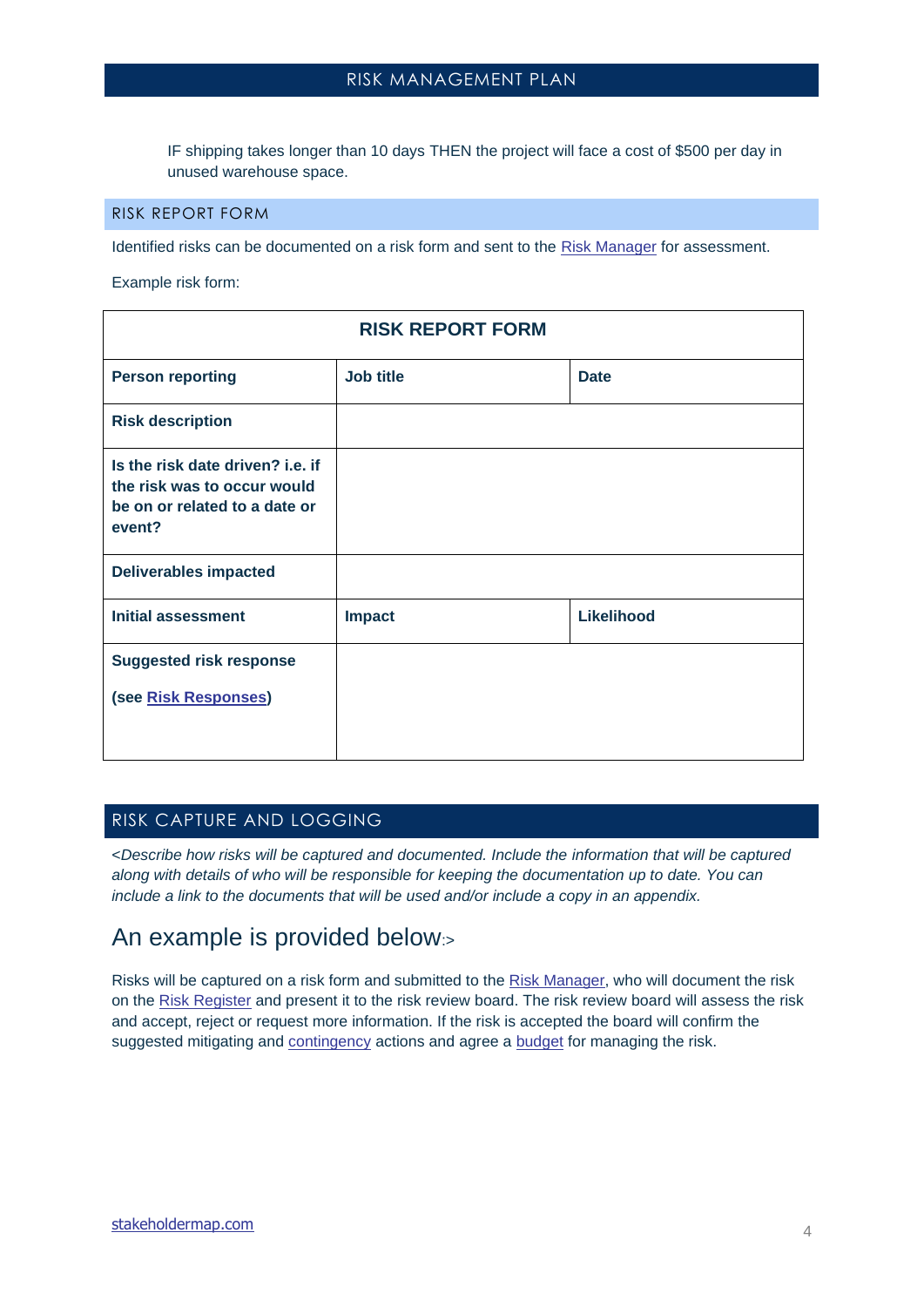

### <span id="page-8-0"></span>RISK ASSESSMENT METHOD

<*Describe how you will know which risks are the most important. Frequently risks are reviewed and given a score or rating of likelihood and [impact.](https://www.stakeholdermap.com/risk/risk-dictionary-E-O.html#impact) In other words, is this risk likely to happen and if it did what would it mean for the project?*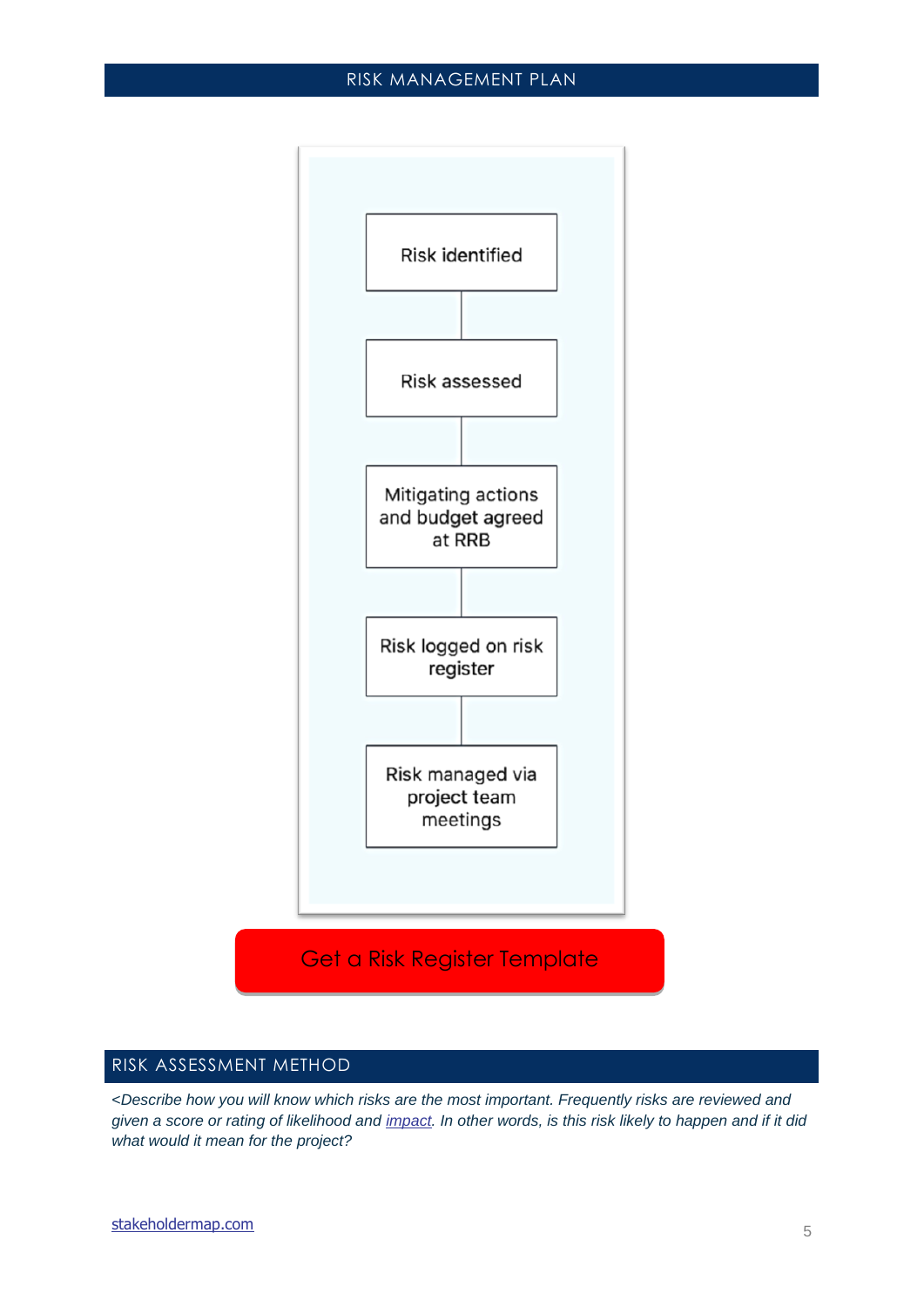# *An example Risk Assessment method is shown below:>*

Risks will be assessed by [impact](https://www.stakeholdermap.com/risk/risk-dictionary-E-O.html#impact) and likelihood using a 1 to 4 numeric scale. The combined score is the risk priority and will drive the response to each risk.

#### **Likelihood scale:**

1 – the risk is very unlikely to happen for example it is statistically unlikely, or action has already been taken to reduce the likelihood.

2 – the risk is unlikely to happen, but is not unheard of, for example a supplier goes unexpectedly into liquidation or a regulatory change forces a change of materials or [project approach.](https://www.stakeholdermap.com/project-dictionary/project-dictionary-p.html#project%09approach)

3 – the risk is likely to happen for example rain in September in UK or it is a common risk on projects of this type. For example, [scope creep](https://www.stakeholdermap.com/project-dictionary/project-dictionary-s.html#scope-creep) on IT projects.

4 – the risk is highly likely to happen, perhaps it is a common occurrence on projects or a common issue with location, environment, materials, equipment or the technology used. For example, projects are often impacted by staff illness.

#### **Impact scale:**

1 – the risk will have little [impact,](https://www.stakeholdermap.com/risk/risk-dictionary-E-O.html#impact) perhaps there are plans or procedures in place that will reduce the [impact,](https://www.stakeholdermap.com/risk/risk-dictionary-E-O.html#impact) or there is a simple low-cost alternative. For example, holding a skype meeting is a key person can't make it to the office.

2 – the risk will have some *impact*, but it can be managed or reduced easily. For example, getting cover for a non-critical staff member who is off sick or a short delay while a [contingency plan](https://www.stakeholdermap.com/project-dictionary/project-dictionary-c.html#contingency-plan) is put in place.

3 – the risk will have a significant [impact.](https://www.stakeholdermap.com/risk/risk-dictionary-E-O.html#impact) It is likely to require involvement of senior management and trigger a re-assessment of the [business case.](https://www.stakeholdermap.com/project-management/business-case.html#the-business-case) For example, equipment failure causing a delay to the go live date.

4 – if the risk occurs the project will no longer be viable, perhaps the business case can no longer be achieved, the additional costs would make it ruinous or the delay would be so long as to make the project pointless.

#### <span id="page-9-0"></span>RISK ASSESSMENT MATRIX

**<***Once you have rated a risk by [impact](https://www.stakeholdermap.com/risk/risk-dictionary-E-O.html#impact) and likelihood you can use a matrix to find the priority/importance of the risk.* 

# *An example Risk Assessment Matrix is shown below:>*

Risks with a priority between  $1 - 3$  will be accepted (no action will be taken).

Risks with priority between  $4 - 8$  will be managed using the most appropriate [risk response.](https://www.stakeholdermap.com/risk/risk-dictionary-R.html#risk-response)

Priority 9, 12 and 16 risks may result in the project being cancelled or put on hold until a [risk response](https://www.stakeholdermap.com/risk/risk-dictionary-R.html#risk-response) can be implemented that will reduce the priority to 8 or below.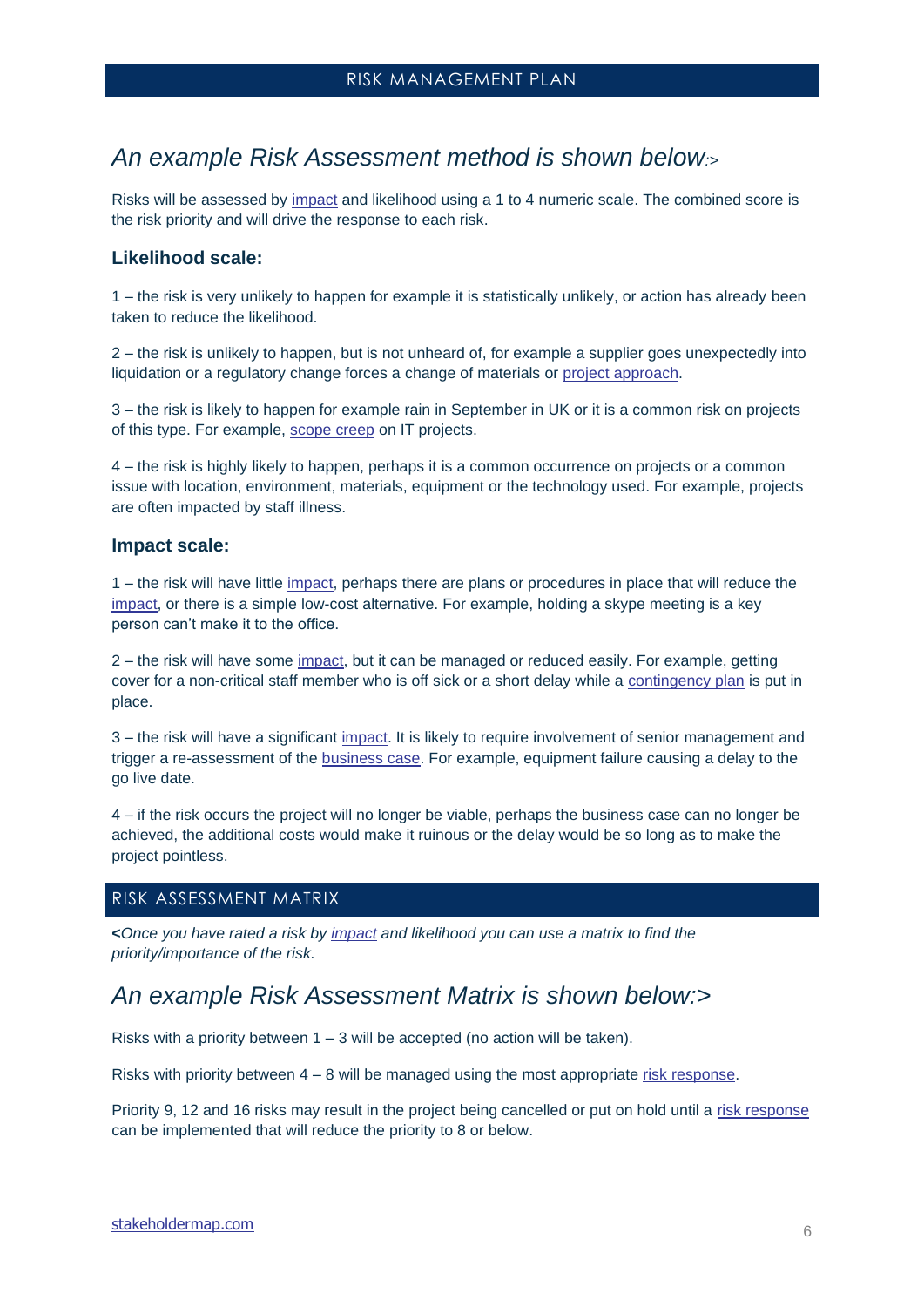|                        | <b>RISK IMPACT</b> |                |                  |                         |                 |
|------------------------|--------------------|----------------|------------------|-------------------------|-----------------|
|                        |                    | 1              | $\overline{2}$   | $\overline{\mathbf{3}}$ | 4               |
|                        | $\overline{1}$     |                | $\overline{2}$   | 3                       | $\overline{4}$  |
| <b>RISK LIKELIHOOD</b> | $\overline{2}$     | $\overline{2}$ | $\overline{4}$   | $6\phantom{1}6$         | 8               |
|                        | 3                  | 3              | $6\phantom{1}6$  | 9                       | 12 <sub>2</sub> |
|                        | $\overline{4}$     | 4              | $\boldsymbol{8}$ | 12 <sub>1</sub>         | 16              |

*Other examples of risk matrices:*

*[3 x 3 Risk Matrix](https://www.stakeholdermap.com/risk/risk-assessment-matrix-simple-3x3.html)*

*[4 x 4 Risk Matrix](https://www.stakeholdermap.com/risk/risk-assessment-matrix-4x4.html)*

*[5 x 5 Risk Matrix](https://www.stakeholdermap.com/risk/risk-assessment-matrix-aviation-safety-example.html)*

### <span id="page-10-0"></span>RISK RESPONSES

<*Risks are often managed by reducing the likelihood of the risk happening or the [impact.](https://www.stakeholdermap.com/risk/risk-dictionary-E-O.html#impact) Other responses are also valid such as transferring the risk, accepting the risk and avoiding the risk. Describe the [risk responses](https://www.stakeholdermap.com/risk/risk-responses.html) that you will use to manage risk on this project.>*

How to mitigate risk

#### <span id="page-10-1"></span>TIMING AND FREQUENCY OF RISK MANAGEMENT ACTIVITIES

*<Document when risk management activities will be carried out including the frequency. Include any [risk identification](https://www.stakeholdermap.com/project-dictionary/project-dictionary-r.html#risk-identificatio) workshops, risk review boards and how and when progress will be monitored.*

# *An example is below:>*

Progress will be monitored on a weekly basis. The agenda for the weekly project team member will include space for a review of the [risk register](https://www.stakeholdermap.com/risk/risk-dictionary-R.html#risk-register) focusing on the progress of the [risk responses.](https://www.stakeholdermap.com/risk/risk-responses.html) Risks that are scored between 8 and 16 will be reviewed at the monthly Risk Review Board meeting chaired by the [Risk Manager.](https://www.stakeholdermap.com/risk/risk-dictionary-R.html#risk-manager)

# <span id="page-10-2"></span>RISK FUNDING

<*Breakdown the funding/budget needed to manage risk on the project. This includes: the cost of [risk](https://www.stakeholdermap.com/risk/risk-mitigation.html)  [mitigation,](https://www.stakeholdermap.com/risk/risk-mitigation.html) cost for expert consultants, insurance cost, and a [contingency allowance.](https://www.stakeholdermap.com/project-dictionary/project-dictionary-c.html#contingency-allowance)*